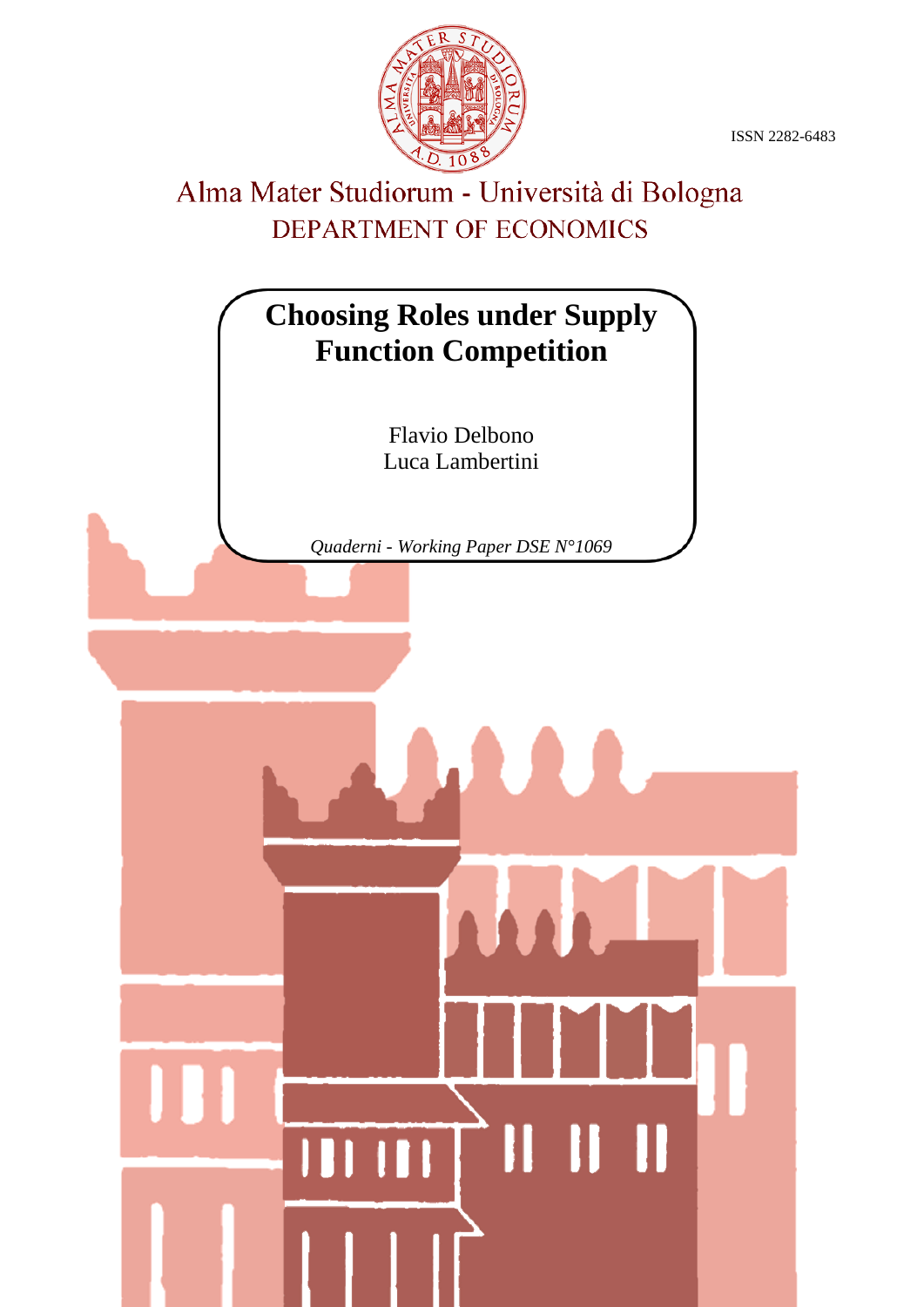# Choosing Roles under Supply Function Competition

Flavio Delbono# and Luca Lambertini $\S$ 

# Department of Economics, University of Bologna Piazza Scaravilli 2, 40126 Bologna, Italy áavio.delbono@unibo.it ß Department of Economics, University of Bologna Strada Maggiore 45, 40125 Bologna, Italy

luca.lambertini@unibo.it

June 7, 2016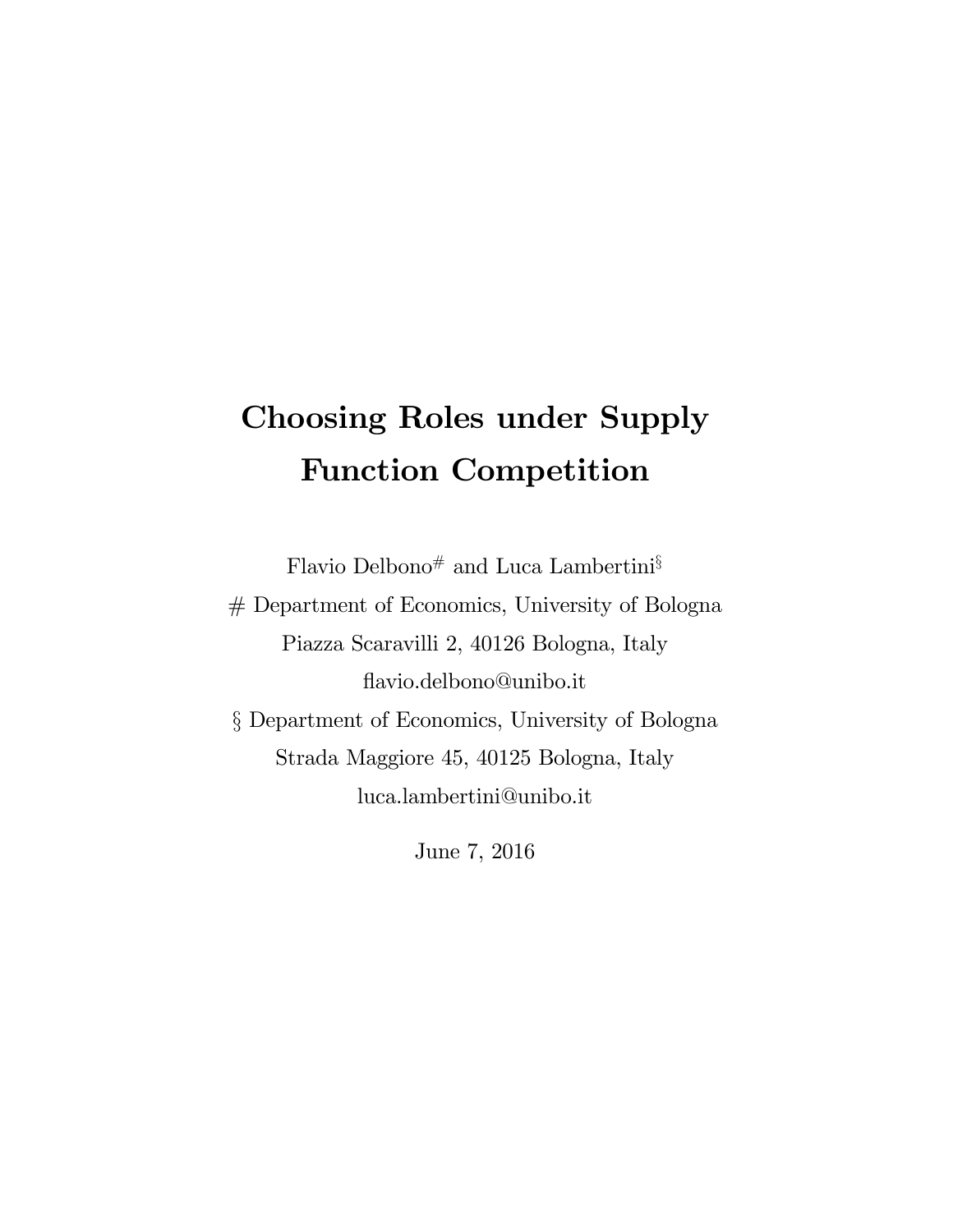#### Abstract

We investigate an extended game with observable delay under duopolistic competition in affine supply functions. Firms use the intercepts of supply functions as their strategic variables. Best replies are downward (upward) sloping if the common slope of supply functions is sufficiently low (high). Accordingly, simultaneous (sequential) play is selected at the subgame perfect equilibrium when best replies are negatively (positively) sloped. There exists a unique value of the slope at which best replies are orthogonal and the choice between simultaneous and sequential play is immaterial.

#### JEL Codes: D43, L13

Keywords: supply function; strategic complements; strategic substitutes; endogenous timing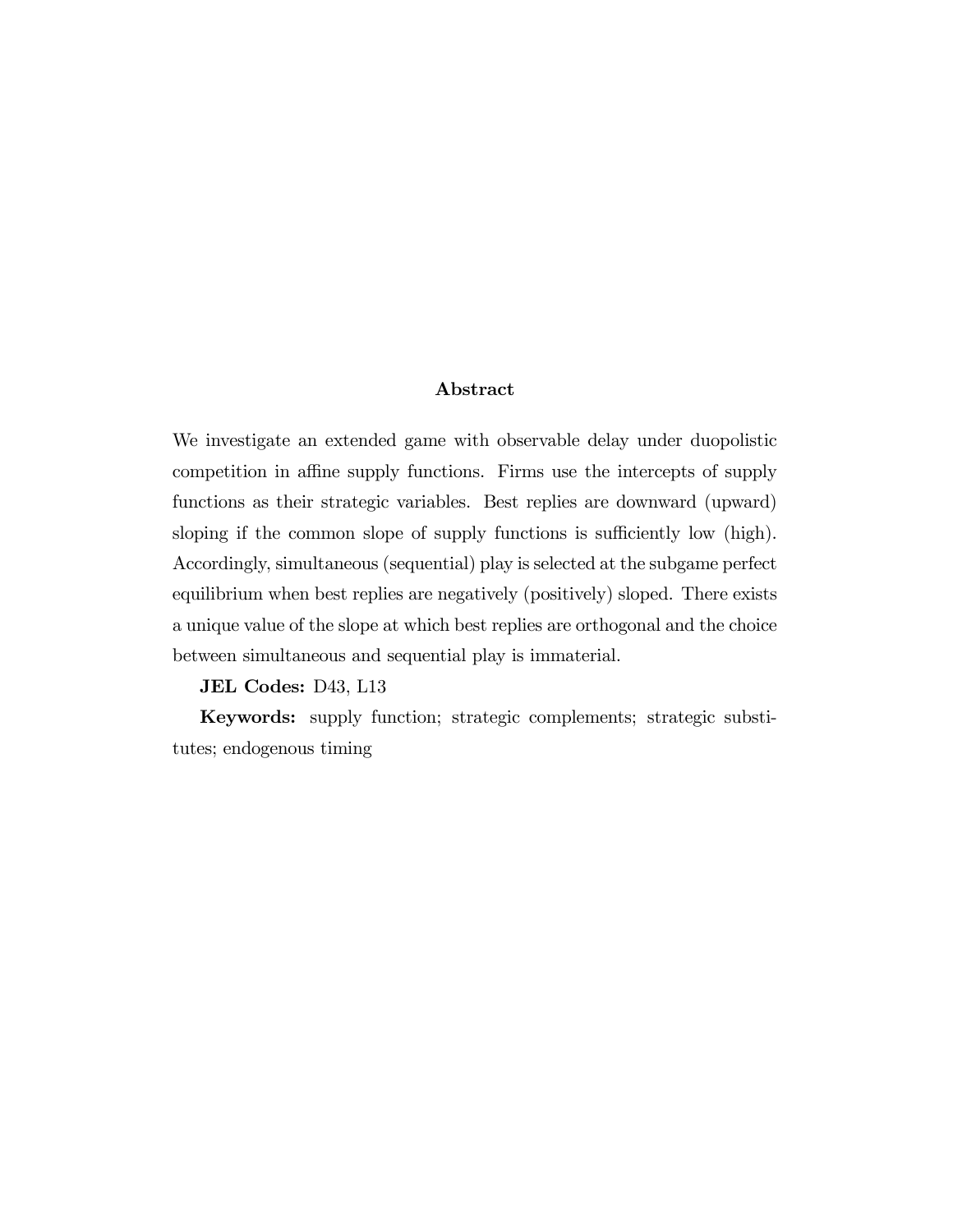### 1 Introduction

The main question addressed in this paper deals with the leader-follower choice under (affine) supply function competition within an extended game with observable delay à la Hamilton and Slutsky  $(1990)$ . To this end, we model supply functions as in Menezes and Quiggin  $(2012)$ , where firms choose the intercepts of affine supply functions. Doing so, Menezes and Quiggin (2012) prove the existence of a continuum of equilibria ranging from Cournot (when the slope of supply functions is nil) to Bertrand (when the slope tends to infinity).

In a widely cited paper, Bulow et al. (1985) introduce an important criterion to classify the strategic nature of different choice variables in oligopolistic games. Borrowing a well established terminology from demand theory, they identify a binary taxonomy opposing strategic complements to strategic substitutes.

We first show that the (intercept of) supply function may feature both strategic substitutability or complementarity, depending on the steepness of supply functions. More precisely, we identify a unique critical threshold of the slope, below which competition takes place in strategic substitutes, whereas the opposite applies above the threshold. The switch between strategic substitutability and complementarity does not arise in the initial modelization of linear supply functions dating back to Klemperer and Meyer (1989) where the intercept is zero. In such a setting Örms compete in the space of slopes, and it turns out that slopes are strategic complements and the resulting Nash equilibrium in supply functions - which is unique in absence of uncertainty lies between Cournot and Bertrand. The first author pointing out the emergence of strategic complementarity among slopes is Laussel (1992), and the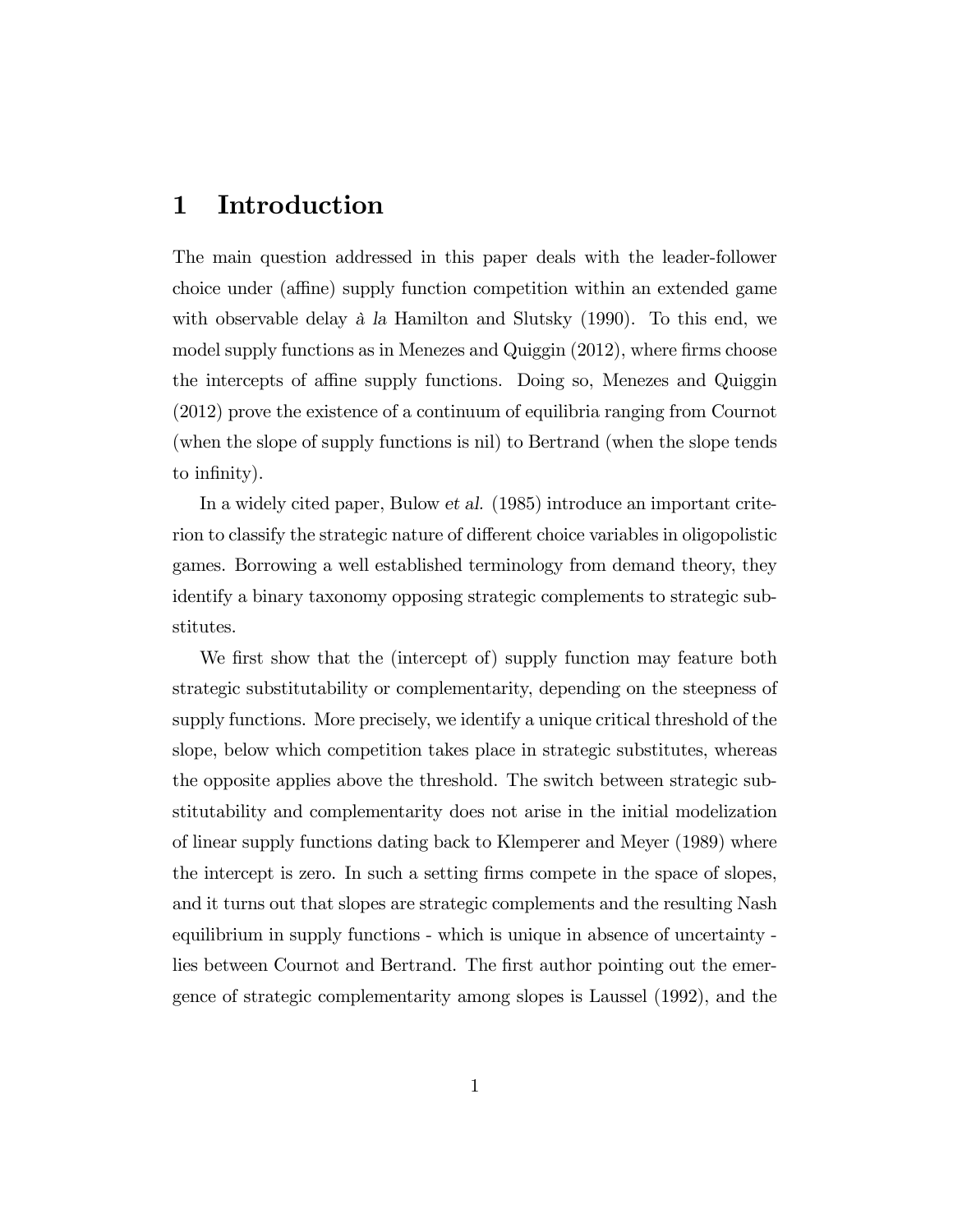same property is stressed again in Akgün  $(2004).<sup>1</sup>$ 

Solving the extended game with observable delay, we prove that when supply functions are not too steep, firms play simultaneously as soon as possible because competition takes place in strategic substitutes, while they play sequentially (and therefore the mixed strategy equilibrium is also relevant) when supply functions are sufficiently steep and the game is in strategic complements. In correspondence of the critical threshold of the slope, best replies are orthogonal and Stackelberg and Nash equilibria coincide.

The paper is organized as follows. In the next section we study the properties of affine supply functions when firms choose intercepts in a well known model of duopoly with product differentiation. The extended game with observable delay and its equilibrium analysis, including the mixed strategy equilibrium, are illustrated in section 3. Section 4 concludes.

#### 2 The model

We consider the model of differentiated duopoly introduced by Spence (1976) and Singh and Vives (1984). The utility function of the representative consumer is

$$
U = a (q_1 + q_2) - \frac{1}{2} (q_1^2 + q_2^2 + 2\sigma q_1 q_2)
$$
 (1)

where  $q_i$  is the quantity of the variety supplied by firm  $i = 1, 2, a > 0$  and parameter  $\sigma \in (0, 1]$  measures the degree of product substitutability, i.e.,  $\sigma$ is an inverse measure of product differentiation. When  $\sigma = 1$ , the product is

<sup>&</sup>lt;sup>1</sup>Ciarreta and Gutierrez-Hita (2006) model linear supply functions in a supergame where the focus is on implicit collusion. Since they set intercepts to zero and firms choose slopes, their game is one in strategic complements. Vives (2011) follows the same approach as in Klemperer and Meyer (1989) using the notion of residual demand curve under market clearing and leaving aside the issue of the strategic nature of supply functions.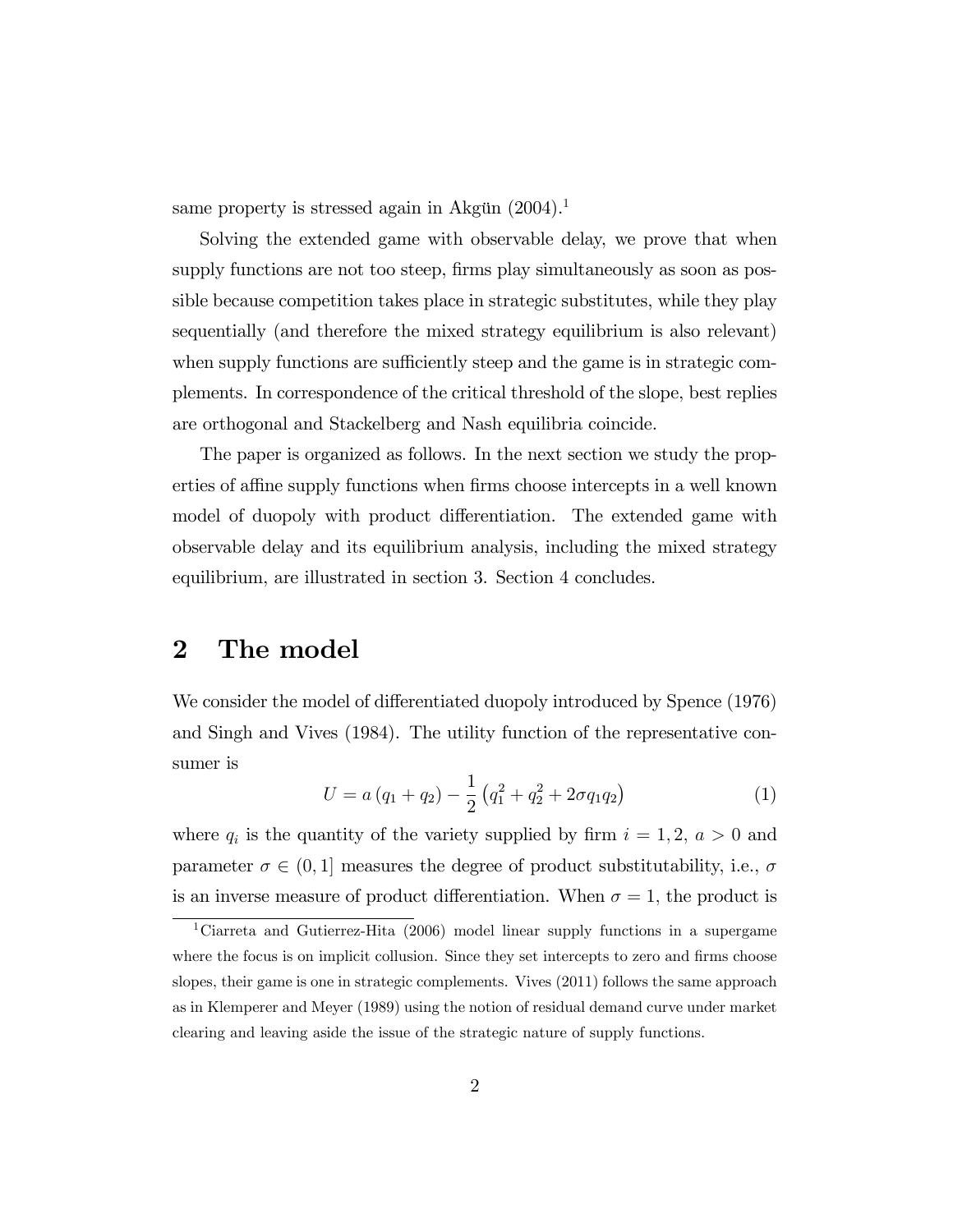homogeneous.<sup>2</sup> The direct demand functions resulting from the constrained maximisation problem are:

$$
q_i = \max\left\{0, \frac{a}{1+\sigma} - \frac{p_i}{1-\sigma^2} + \frac{\sigma p_j}{1-\sigma^2}\right\}, \, i = 1, 2. \tag{2}
$$

System (2) can be inverted to yield the direct demand system:

$$
p_i = a - q_i - \sigma q_j, \, i = 1, 2. \tag{3}
$$

On the supply side, both single-product Örms operate with the linear cost function  $C_i = cq_i$ , with  $c \in (0, a)$ . The profit function of firm i is

$$
\pi_i = (p_i - c) q_i \tag{4}
$$

Before delving into the analysis of supply function competition, it is worth recalling two basic properties of Cournot and Bertrand competition. Define the best reply of firm  $i$  in the quantity and price spaces, respectively, as  $q_i^*(q_j)$  and  $p_i^*(p_j)$ . Their slopes are

$$
\frac{\partial q_i^*(q_j)}{\partial q_j} = -\frac{\sigma}{2} < 0 \,\forall \,\sigma \in (0, 1] \tag{5}
$$

and

$$
\frac{\partial p_i^*(p_j)}{\partial p_j} = \frac{\sigma}{2} > 0 \,\forall \,\sigma \in (0, 1]
$$
 (6)

as we know from Singh and Vives  $(1984)$ . On the basis of  $(5-6)$ , one establishes that, for any degree of product substitutability, best replies are decreasing in the quantity space and increasing in the price space. In the jargon of Bulow et al. (1985), this amounts to saying that quantities are strategic substitutes and prices are strategic complements when goods are substitutes in demand.

<sup>&</sup>lt;sup>2</sup>If  $\sigma = 0$ , the two varieties do not interact and firms are independent monopolists. We also disregard the range  $\sigma \in [-1, 0)$ , where products are complements.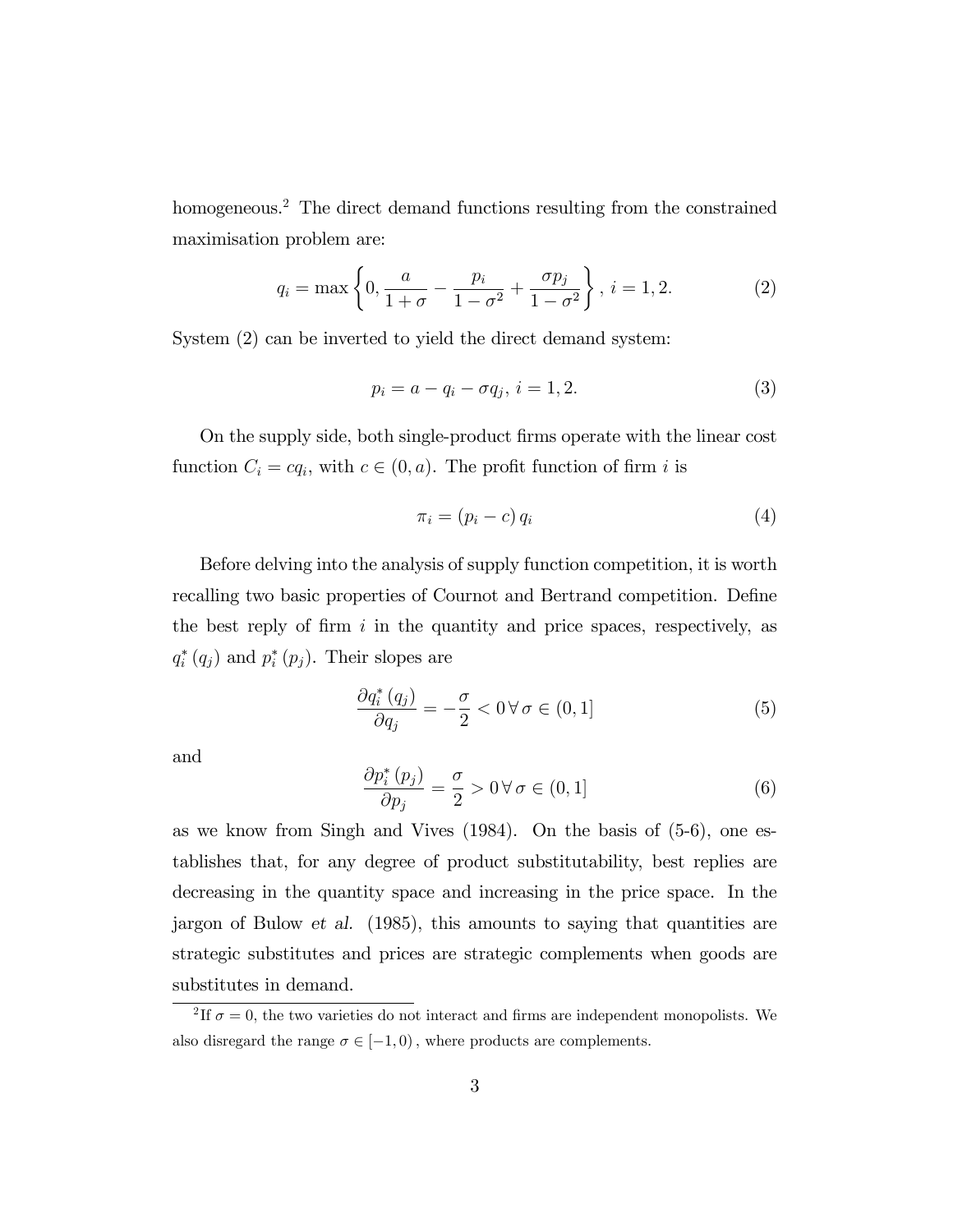To model competition in supply functions, we focus on linear supply functions. More precisely, we adopt the formulation introduced by Menezes and Quiggin (2012). The supply function of firm i is defined as  $S_i = \alpha_i$ .  $c/2 + \beta_i (p_i - c)$ , and the ex ante market clearing condition is  $S_i = q_i$ , where  $q_i$  is defined as in (2). The presence of two varieties requires imposing two market-clearing conditions. Taking the individual demand function in (2), whenever  $q_i > 0$ , market clearing requires imposing:

$$
\alpha_i - \frac{c}{2} + \beta_i (p_i - c) = \frac{a}{1 + \sigma} - \frac{p_i}{1 - \sigma^2} + \frac{\sigma p_j}{1 - \sigma^2}
$$
 (7)

Solving system (7) w.r.t.  $p_i$  and  $p_j$ , and substituting the resulting marketclearing prices into the supply functions, we can write firm  $i$ 's supply function as

$$
S_i = \frac{2\left[\alpha_i\left(1+\beta_j\right) + \beta_i\left(a\left(1+\left(1-\sigma\right)\beta_j\right) - \sigma\alpha_j\right)\right]}{2\left[\beta_i\left(1+\beta_j\left(1-\sigma^2\right)\right) + 1 + \beta_j\right]}
$$
\n
$$
\frac{c\left[1+\beta_j+\beta_i\left(2-\sigma+2\beta_j\left(1-\sigma\right)\right)\right]}{2\left[\beta_i\left(1+\beta_j\left(1-\sigma^2\right)\right) + 1 + \beta_j\right]}
$$
\n
$$
(8)
$$

and the profit function of firm  $i$  therefore writes as

$$
\pi_i = (a - S_i - \sigma S_j - c) S_i \tag{9}
$$

As in Menezes and Quiggin (2012), we assume that competition in supply function takes place in the space of intercepts  $(\alpha_1, \alpha_2)$ , with  $\beta_1 = \beta_2 =$  $\beta \in [0,\infty)$ . The advantage of using the approach of Menezes and Quiggin (2012) lies in the fact that it generates a continuum of equilibria ranging from Cournot (when  $\beta = 0$ ) to Bertrand, which is reached in the limit as  $\beta$ tends to infinity.

Taking the first order condition (FOC) for the maximisation of  $(9)$  w.r.t.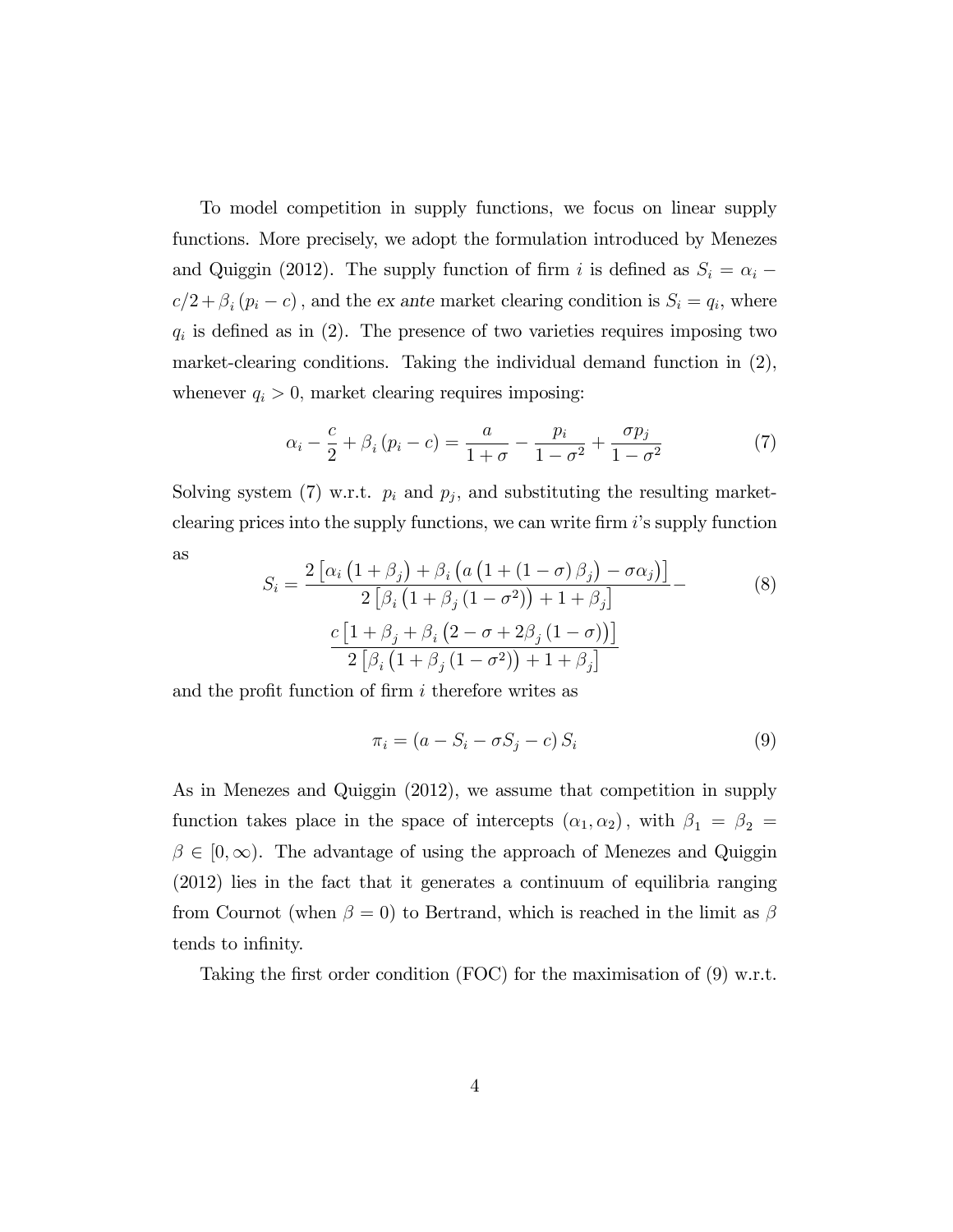$\alpha_i$  and solving, one obtains the best reply function of firm  $i:$ <sup>3</sup>

$$
\alpha_i^* (\alpha_j) = \frac{2a\left[1 + \left(1 - \sigma\right)\beta\right]\left[1 - \beta^2 \left(1 - \sigma^2\right)\right] - 2\sigma\alpha_j \left[1 - \beta^2 \left(1 - \sigma^2\right)\right]}{4\left(1 + \beta\right)\left[1 + \beta \left(1 - \sigma^2\right)\right]} + \frac{c\left[1 + \beta \left(1 - \sigma\right)\right]\left[\sigma + \beta \left(1 + \sigma\right)\left(2 - \sigma + 2\beta \left(1 - \sigma\right)\right)\right]}{4\left(1 + \beta\right)\left[1 + \beta \left(1 - \sigma^2\right)\right]}
$$
(10)

To understand the strategic nature of competition in supply functions, it suffices to take the partial derivative of  $\alpha_i^*(\alpha_j)$  w.r.t.  $\alpha_j$ :

$$
\frac{\partial \alpha_i^* (\alpha_j)}{\partial \alpha_j} = -\frac{\sigma \left[1 - \beta^2 (1 - \sigma^2)\right]}{2 \left(1 + \beta\right) \left[1 + \beta \left(1 - \sigma^2\right)\right]}
$$
(11)

Inspecting (11), which is continuous and twice differentiable in  $\beta$ , for all  $\beta \in [0,\infty)$ , one proves the following:

**Lemma 1**  $\partial \alpha_i^* (\alpha_j) / \partial \alpha_j \leq 0$  for all  $\beta \leq \hat{\beta} \equiv 1/\sqrt{1-\sigma^2}$ . Moreover, in  $\beta = 0,$  $rac{\hat{C}}{2}$ 

$$
\frac{\partial \alpha_{i}^{*} \left(\alpha_{j} \right)}{\partial \alpha_{j}} = -\frac{\sigma}{2} = \frac{\partial q_{i}^{*} \left(q_{j} \right)}{\partial q_{j}}
$$

and

$$
\lim_{\beta \to \infty} \frac{\partial \alpha_i^* (\alpha_j)}{\partial \alpha_j} = \frac{\sigma}{2} = \frac{\partial p_i^* (q_j)}{\partial p_j}.
$$

The Lemma shows that the individual firm's best reply derived under supply function competition delivers strategic substitutability (complementarity) as under Cournot (Bertrand) behaviour in the inf (sup) of the support of parameter  $\beta$ . Additionally, strategic substitutability holds for all  $\beta \in [0, 1/\sqrt{1-\sigma^2})$  while strategic complementarity emerges for all  $\beta \in$  $(1/\sqrt{1-\sigma^2}, \infty)$ . In correspondence of  $\beta = 1/\sqrt{1-\sigma^2}$  best replies are orthogonal in the space  $(\alpha_1, \alpha_2)$ . The intuition is fairly clear: as product differentiation tends to vanish (i.e.,  $\sigma$  approaches one), we enter a domain in

 $3$ The second order condition, which is omitted for brevity, is satisfied in correspondence of  $\alpha_i = \alpha_i^* (\alpha_j)$ .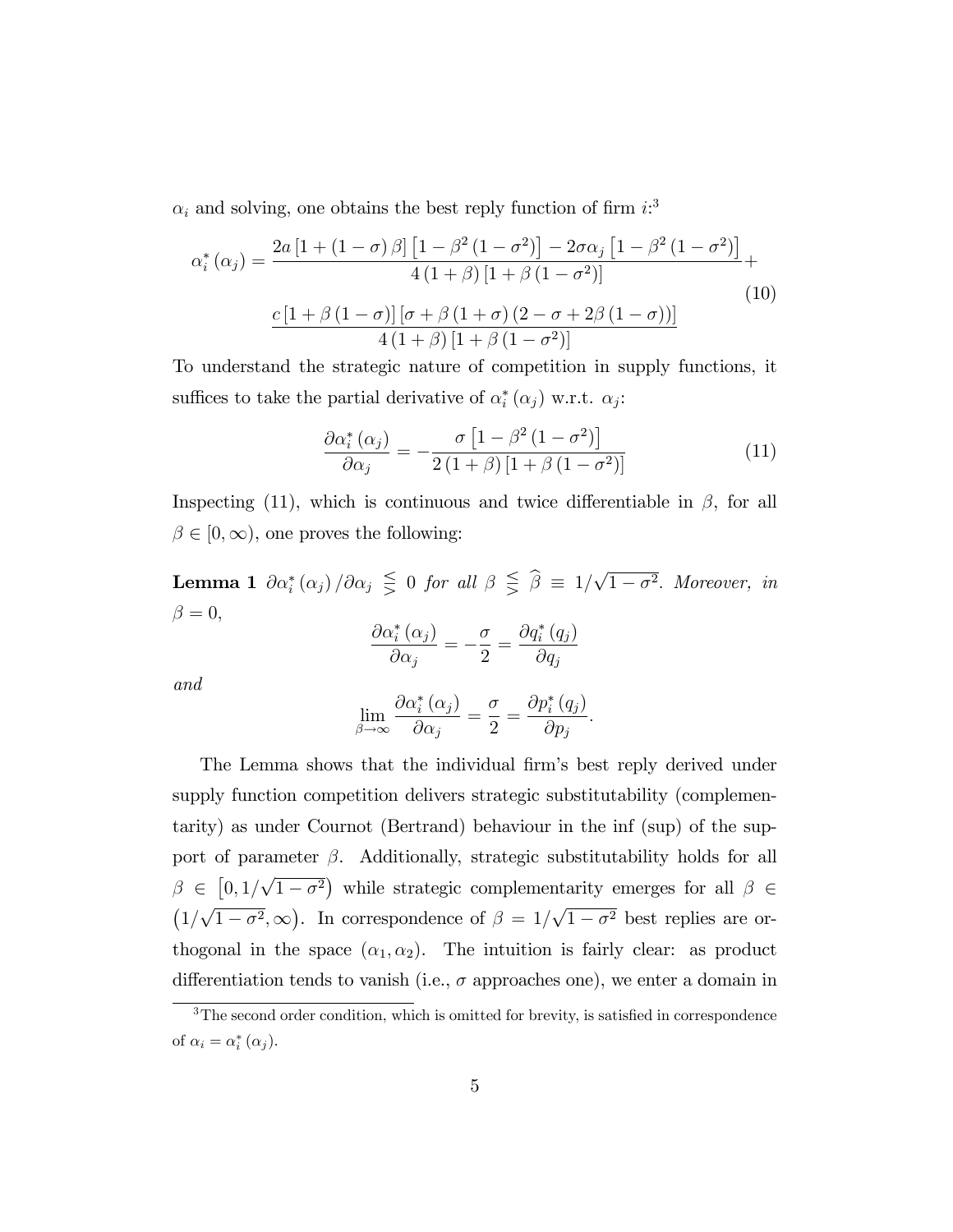which firms' best replies are upward sloping, and therefore they operate under strategic complementarity mimicking price competition which is reached in the limit as  $\beta$  goes to infinity.

The symmetric Nash equilibrium is attained at

$$
\alpha^N = \frac{2a\left[1 - \left(1 - \sigma^2\right)\beta^2\right] + c\left[\left(1 + \beta\right)\left(2\beta + \sigma\right) - \beta\left(1 + 2\beta\right)\sigma^2\right]}{2\left(1 + \beta\right)\left(2 + \sigma\right) - 2\beta\sigma^2} \tag{12}
$$

delivering profits

$$
\pi^{N} = \frac{(a-c)^{2} (1+\beta) [1 + (1 - \sigma^{2}) \beta]}{[2 + \sigma + (2 - \sigma) (1 + \sigma) \beta]^{2}}
$$
(13)

The analysis of simultaneous play, which Menezes and Quiggin (2012) carry out under product homogeneity, shows that if supply functions are flat, the supply function Nash equilibrium collapses onto the Cournot-Nash equilibrium, while if supply functions are infinitely steep, the equilibrium degenerates into the Bertrand-Nash one. The same applies here under product differentiation. This can be verified on the basis of  $(13)$ :

$$
\lim_{\beta \to 0} \pi^N = \frac{(a-c)^2}{(2+\sigma)^2}
$$
\n(14)

which is the individual Cournot-Nash profit, and

$$
\lim_{\beta \to \infty} \pi^N = \frac{\left(a-c\right)^2 \left(1-\sigma\right)}{\left(1+\sigma\right) \left(2-\sigma\right)^2} \tag{15}
$$

which is the individual Bertrand-Nash profit as in Singh and Vives (1984).

This property allows Menezes and Quiggin (2012) to claim that supply function competition yields a continuum of equilibria generated by  $\beta$ , with the classical Bertrand and Cournot equilibria as limit cases. What we are about to prove the existence of multiple equilibria relying on Lemma 1, as the multiplicity is the consequence of the link between the slope of the supply function and that of the best reply in the  $\alpha$  space.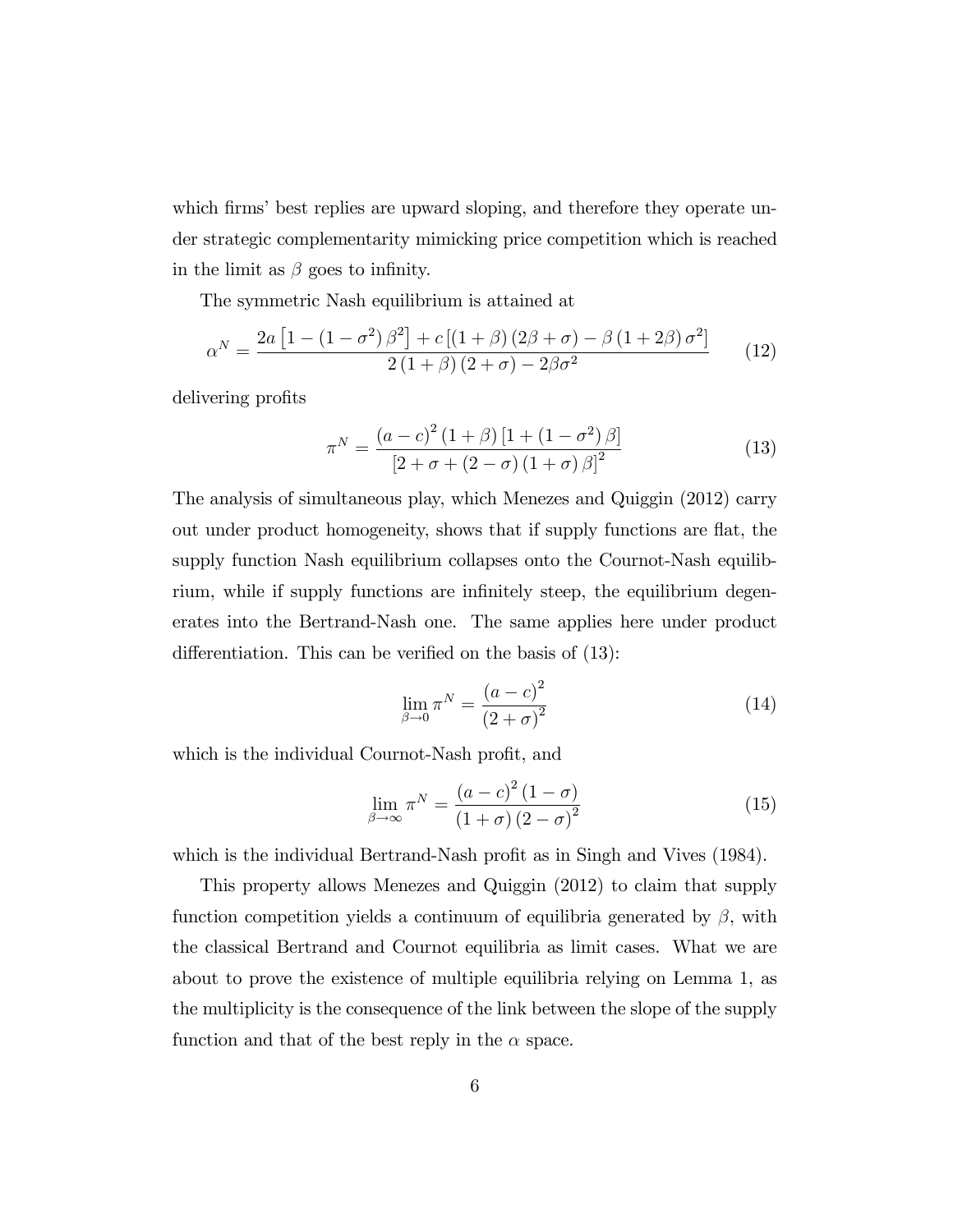#### 3 The extended game with observable delay

The choice between simultaneous and sequential play in a noncooperative variable sum game goes back at least to d'Aspremont and Gérard-Varet (1980). Then, from the mid-1980s, this issue has entered oligopoly theory, thanks to Gal-Or (1985), Dowrick (1986), Boyer and Moreaux (1987) and Robson (1990), inter alia. A milestone of this literature is the concept of extended game with observable delay, introduced by Hamilton and Slutsky (1990). Their framework can be summarised as follows. The market subgame is preceded by a pre-play stage in discrete strategies where firms (under complete, symmetric and imperfect information) noncooperatively select the timing of their respective moves which will be relevant in the ensuing continuous strategy stage. If simultaneous play is announced in the first stage, firms play the Nash equilibrium at the market stage. If instead sequential play is announced, multiple Stackelberg equilibria in pure strategies will exists at the market stage, together with the mixed strategy one. No time discounting is involved between stages, as time is a logical rather than chronological dimension. The extended game with observable delay allows to determine whether a game is Stackelberg solvable in the sense of d'Aspremont and Gérard-Varet (1980). Indeed, from both d'Aspremont and Gérard-Varet (1980) and Hamilton and Slutsky (1990), there emerges that sequential play is selected if and only if the Stackelberg outcome Pareto dominates the Nash one.

Using our notation, the formal structure of the extended game with observable delay can be summarised as follows. Define as  $\Gamma = (N, X, \Pi)$  the two-stage extended game with observable delay. The set of players (or firms) is  $N = \{i, j\}$ , and  $\phi_i(\alpha_i, \alpha_j)$  and  $\phi_j(\alpha_i, \alpha_j)$  are the compact and convex intervals of R representing the actions available to agents i and j in the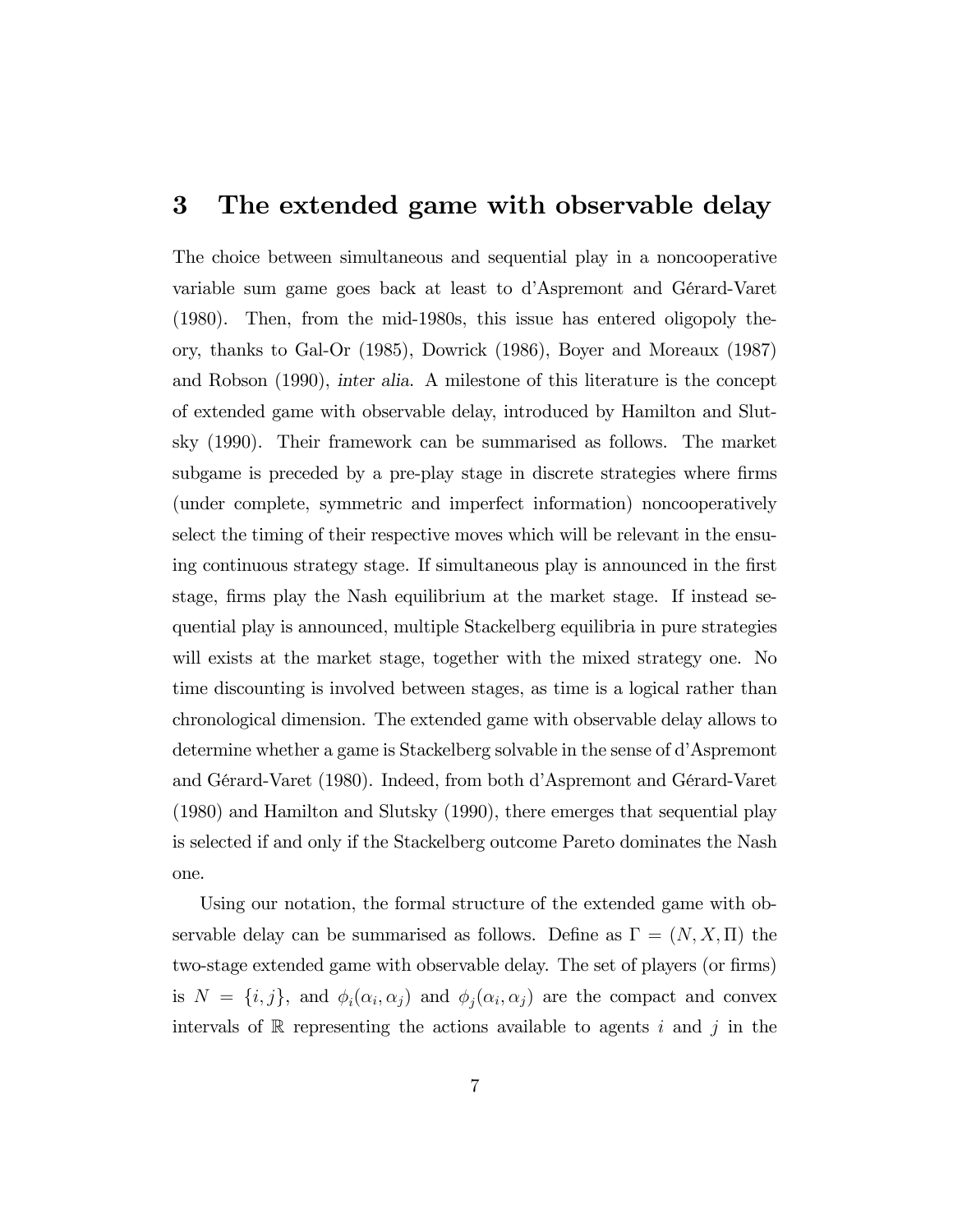downstream market stage, conditional upon the choices made in the upstream stage.  $\Pi$  is the payoff function vector, such that individual payoffs are defined as  $\pi_i(\alpha_i, \alpha_j) : \phi_i(\alpha_i, \alpha_j) \times \phi_j(\alpha_i, \alpha_j) \to \mathbb{R}$  and  $\pi_j(\alpha_i, \alpha_j)$ :  $\phi_j(\alpha_i, \alpha_j) \times \phi_i(\alpha_i, \alpha_j) \to \mathbb{R}$ . The set of times at which firms can choose to move is  $T = \{t_1, t_2\}$ , i.e., early or late. The set of strategies for player i is  $x_i = T \times \Phi_i$ , where  $\Phi_i$  maps  $T \times \phi_j(\alpha_i, \alpha_j)$  into  $\phi_i(\alpha_i, \alpha_j)$ .

It is worth stressing that the notion of time underpinning the extended game with observable delay is purely logical and involves no discounting. The resulting two-stage game is fully noncooperative, and the outcome of the first stage (i.e., the choice of timing) is observable to all firms alike before the second stage takes place. If in the market subgame both firms choose to move at the same time  $(t_i = t_i)$ , they obtain the profits associated with the simultaneous Nash equilibrium, otherwise they get the profits associated with the Stackelberg equilibrium, with i moving first and j moving second, or vice versa.

To characterise the Stackelberg equilibrium in supply functions, we denote the leader and the follower by  $L$  and  $F$ , respectively. Firm  $L$  maximises profits under the constraint posed by the follower's best reply function (10). The resulting equilibrium strategy for the leader is

$$
\alpha^{L} = \frac{2a[2-\sigma + (2-\sigma(1-\sigma))\beta] [1 - (1-\sigma^{2})\beta^{2}] + c\Psi}{2[2 + (2-\sigma^{2})\beta] [2-\sigma^{2} + 2(1-\sigma^{2})\beta]}
$$
(16)

where

$$
\Psi \equiv 2(1-\sigma)\sigma + [4+\sigma(2-\sigma(6-\sigma^2))] \beta + \tag{17}
$$

$$
2(1 - \sigma^{2})[4 - \sigma(1 + \sigma)]\beta^{2} + 2(1 - \sigma^{2})(1 + \sigma)(2 + \sigma)\beta^{2} > 0
$$

and

$$
\alpha^{L} - \alpha^{F} = \frac{(a-c)\,\sigma^{2}\left[1 + (1-\sigma)\,\beta\right]\left[1 - (1-\sigma^{2})\,\beta^{2}\right]}{2\left[2 + (2-\sigma^{2})\,\beta\right]\left[2 - \sigma^{2} + 2\,(1-\sigma^{2})\,\beta\right]}
$$
(18)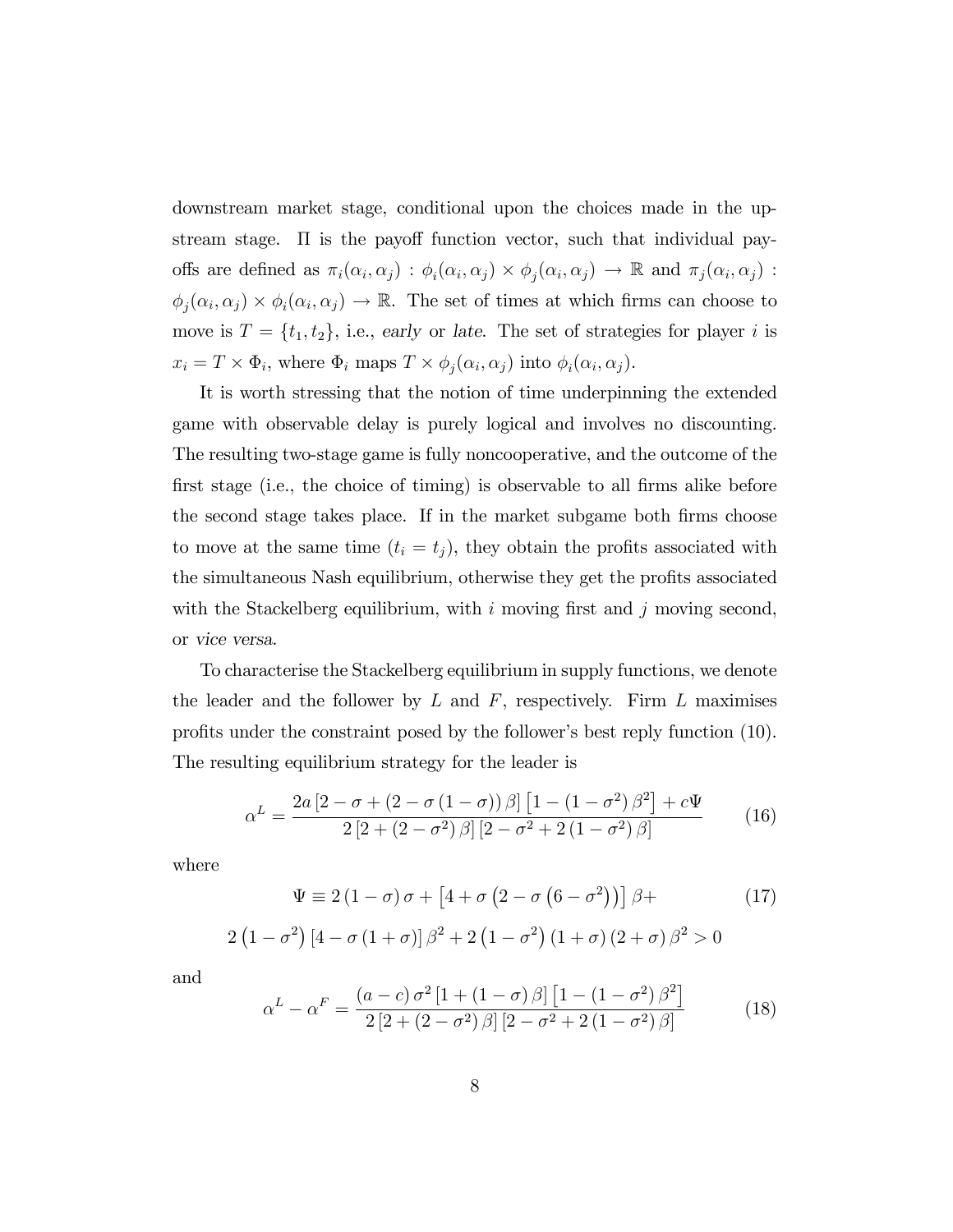which is positive for all  $\beta \in [0, 1/\sqrt{1-\sigma^2})$ , while the opposite applies in the remainder of the admissible range of  $\beta$ . That is,  $\alpha^L > \alpha^F$  when firms' choices are strategic substitutes, whereas  $\alpha^L < \alpha^F$  under strategic complementarity.

In the special case in which  $\beta = 1/\sqrt{1-\sigma^2}$ , since best replies are orthogonal, Nash and Stackelberg equilibria coincide, in such a way that the tangency point between firm  $i$ 's highest isoprofit curve and firm  $j$ 's best reply function occurs in correspondence of the intersection of best replies themselves (see Figure 1).

#### Figure 1



The profits generated by the Stackelberg equilibrium values of  $\alpha$ 's are the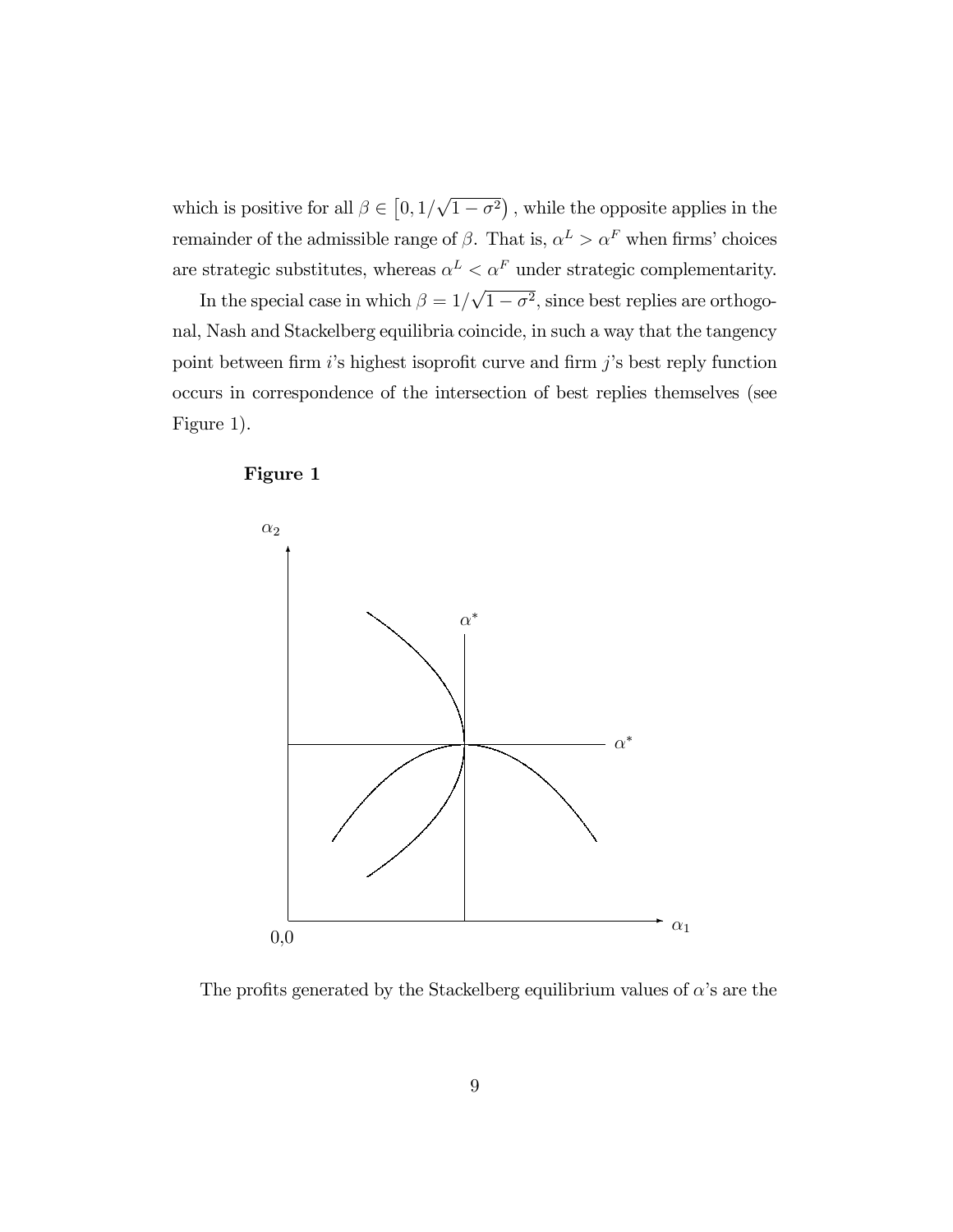following:

$$
\pi^{L} = \frac{(a-c)^{2} [2-\sigma+(2-\sigma(1-\sigma))\beta]^{2}}{4 [2+(2-\sigma^{2})\beta] [2-\sigma^{2}+2(1-\sigma^{2})\beta]}
$$
(19)  

$$
\pi^{F} = \frac{(a-c)^{2} (1+\beta) [1+(1-\sigma^{2})\beta] [4(1+\beta)-\sigma(2+\sigma(3-\sigma))\beta-\sigma(2+\sigma)]}{4 [2+(2-\sigma^{2})\beta] [2-\sigma^{2}+2(1-\sigma^{2})\beta]}
$$
(20)

We are now in a position to describe the pre-play stage for the choice of timing. The resulting reduced form describing the first stage is in Matrix 1.



Matrix 1

Using expressions  $(13)$  and  $(19-20)$ , we can rank the profits appearing in Matrix 1:

$$
\pi^N - \pi^F = \Lambda(\beta, \sigma) (a - c)^2 \left[ 1 - \left( 1 - \sigma^2 \right) \beta^2 \right] \tag{21}
$$

$$
\pi^{L} - \pi^{N} = \Xi(\beta, \sigma) (a - c)^{2} \left[ 1 - \left( 1 - \sigma^{2} \right) \beta^{2} \right]^{2}
$$
 (22)

$$
\pi^{L} - \pi^{F} = \Omega\left(\beta, \sigma\right)\left(a - c\right)^{2}\left[1 - \left(1 - \sigma^{2}\right)\beta^{2}\right]
$$
\n(23)

where  $\Lambda(\cdot)$ ,  $\Xi(\cdot)$  and  $\Omega(\cdot)$  are positive polynomials. While  $\pi^L \geq \pi^N$  always, being nil at  $\beta = 1/\sqrt{1-\sigma^2}$ , (21) and (23) are positive for all  $\beta \in$  $(0, 1/\sqrt{1-\sigma^2})$  and negative for all  $\beta > 1/\sqrt{1-\sigma^2}$ . This, joint with Lemma 1, proves:

**Proposition 2** For all  $\beta \in [0, 1/\sqrt{1-\sigma^2})$ ,  $(t_1, t_1)$  is the unique Nash equilibrium at the first stage of the extended game with observable delay, generated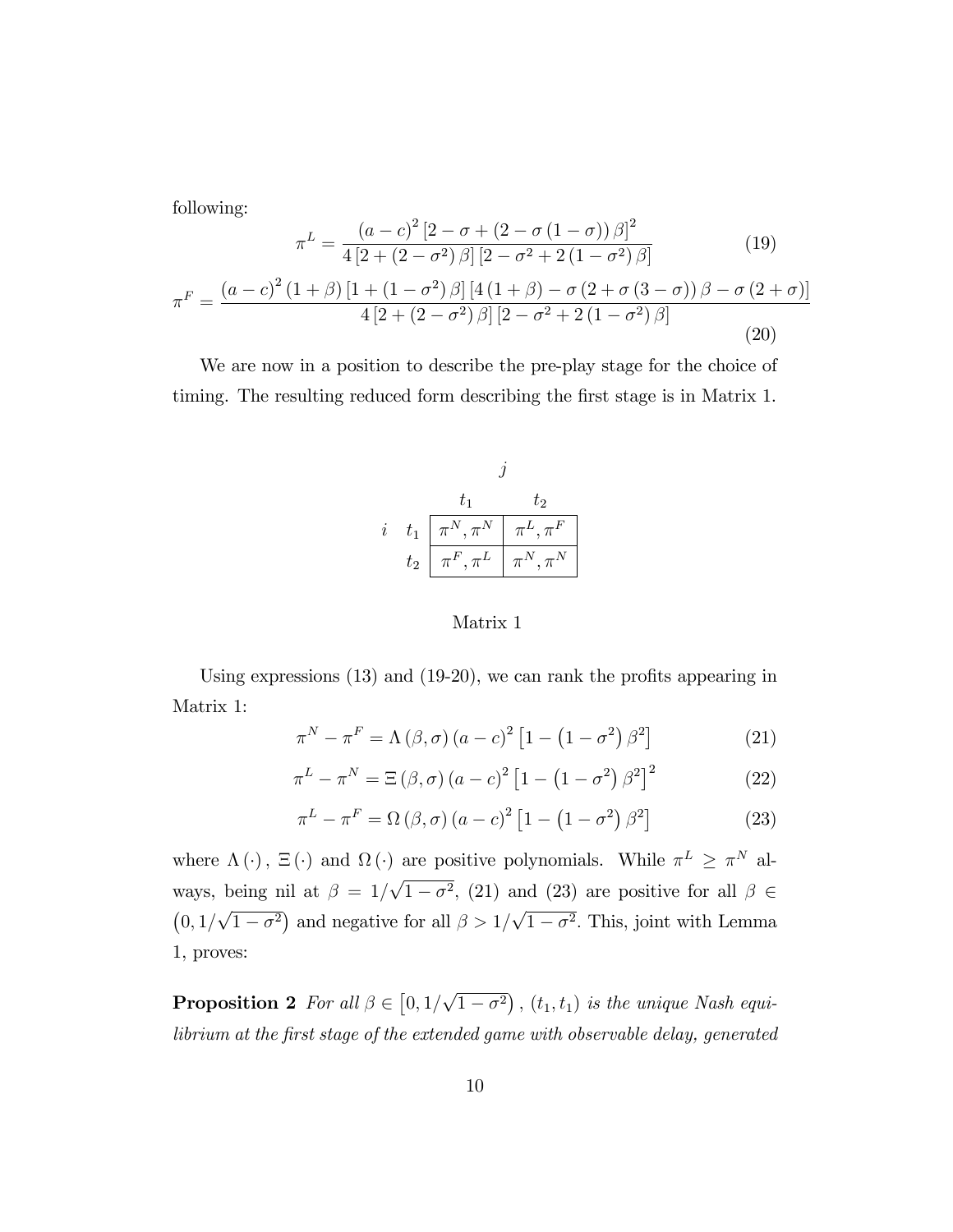by strictly dominant strategies. For all  $\beta > 1/\sqrt{1-\sigma^2}$ , the first stage produces two pure-strategy Nash equilibria involving sequential play along the secondary diagonal.

Since for low values of  $\beta$  best replies are decreasing, or, equivalently, firms are competing in strategic substitutes, there exists a strict incentive to choose  $t_1$  in order to avoid the follower's role. As a result, firms play simultaneously because the game replicates a basic feature of the Cournot model. Conversely, if  $\beta$  is large enough, competition takes place in strategic complements and the model closely resembles the Bertrand game. Hence, the first stage is Stackelberg-solvable in the sense of d'Aspremont and Gérard-Varet (1980) and generates two asymmetric equilibria in pure strategies and consequently the mixed strategy equilibrium also becomes relevant.

The above Proposition has an obvious implication:

# **Corollary 3** If  $\beta = 1/\sqrt{1-\sigma^2}$ , the issue of choosing roles is immaterial.

This happens because reaction functions are orthogonal and therefore  $\pi^F = \pi^N = \pi^L$  and the Nash and Stackelberg outcomes coincide.

To compute the equilibrium in mixed strategies at the pre-play stage, define by  $\mathfrak{p}_i$  the probability that player i attaches to  $t_1$ , so that the probability attached to  $t_2$  is  $1-\mathfrak{p}_i$ . Player i must set  $\mathfrak{p}_i$  so as to make player j indifferent between the two pure strategies. That is, payoffs

$$
\pi_j(t_1, \mathbf{p}_i) = \mathbf{p}_i \pi^N + (1 - \mathbf{p}_i) \pi^L
$$
  

$$
\pi_j(t_2, \mathbf{p}_i) = \mathbf{p}_i \pi^F + (1 - \mathbf{p}_i) \pi^N
$$
 (24)

must coincide. This happens at

$$
\widehat{\mathfrak{p}}_i = \frac{\pi^L - \pi^N}{\pi^L + \pi^F - 2\pi^N} \tag{25}
$$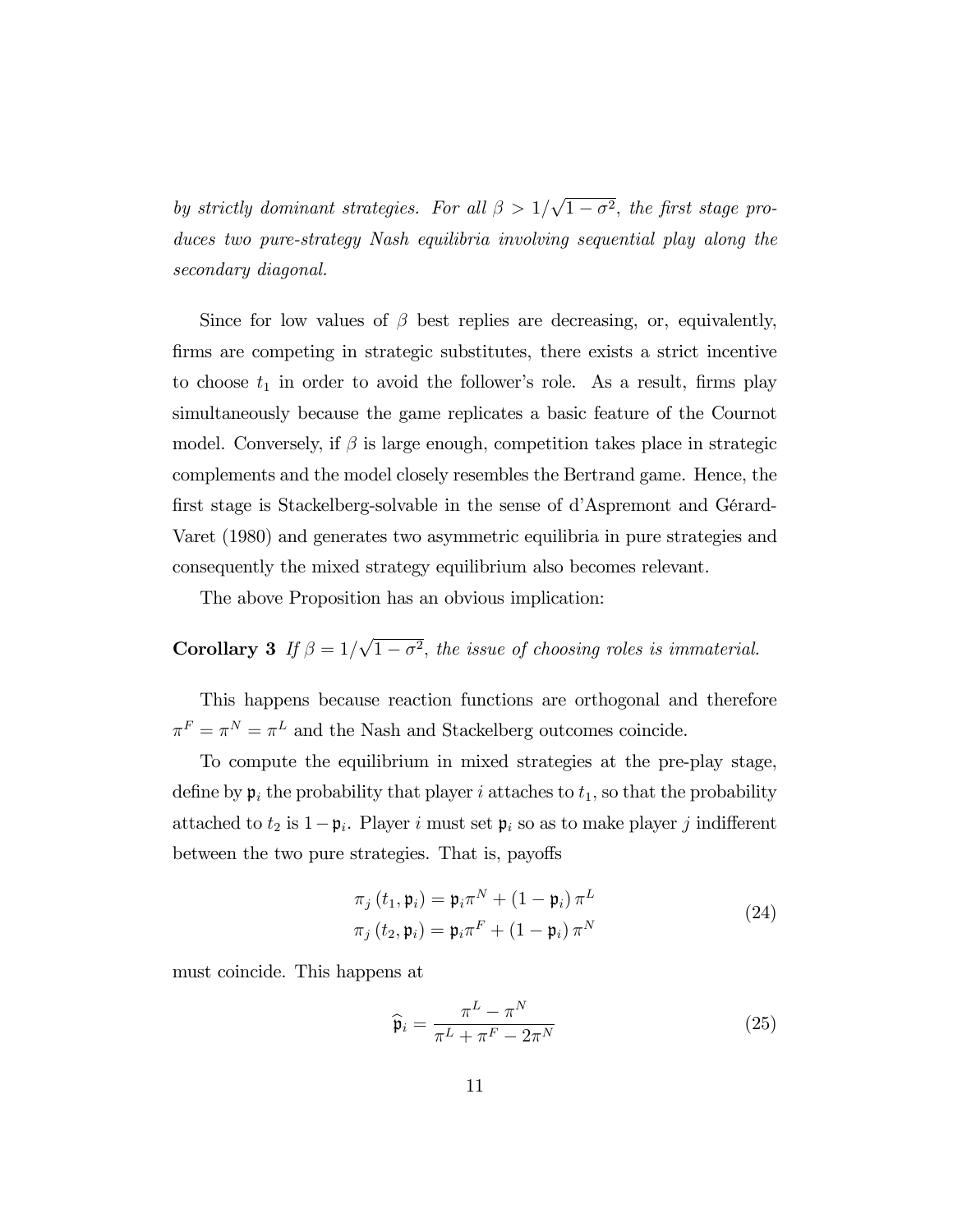with

$$
\pi_j(t_1, \mathfrak{p}_i) \gtrless \pi_j(t_2, \mathfrak{p}_i) \,\,\forall\,\mathfrak{p}_i \gtrless \widehat{\mathfrak{p}}_i \tag{26}
$$

Moreover,  $\lim_{\beta \to 1/\sqrt{1-\sigma^2}} \widehat{\mathfrak{p}}_i = 0,$ 

$$
\widehat{\mathfrak{p}}_i \le 0 \,\forall \,\beta \in \left[0, \frac{1}{\sqrt{1 - \sigma^2}}\right] \n\widehat{\mathfrak{p}}_i > 0 \,\forall \,\beta > \frac{1}{\sqrt{1 - \sigma^2}}
$$
\n(27)

and

$$
\lim_{s \to 1} \widehat{\mathfrak{p}}_i = \frac{(3+2\beta)(5+2\beta)}{\left[5+2\beta(5+2\beta)\right]^2}
$$
\n
$$
\lim_{\beta \to \infty} \left(\lim_{s \to 1} \widehat{\mathfrak{p}}_i\right) = 0.
$$
\n(28)

As a result,  $\hat{\mathfrak{p}}_i \in (0,1)$  for all  $\beta \in (1/\sqrt{1-\sigma^2},\infty)$ . For any  $\beta \in (1/\sqrt{1-\sigma^2},\infty)$ , the map of best replies  $\mathfrak{p}_i^*(\mathfrak{p}_j)$  in the space of probabilities  $(\mathfrak{p}_i, \mathfrak{p}_j)$  looks like in Figure 2. This illustrates that:

- if *i* chooses any  $\mathfrak{p}_i \in (0,1)$ , the best reply of *j* is  $\widehat{\mathfrak{p}}_j$ ;
- if  $\mathfrak{p}_i = 0$ , the best reply of j is any  $\mathfrak{p}_j \in (0, \widehat{\mathfrak{p}}_j)$ ;
- if  $\mathfrak{p}_i = 1$ , the best reply of j is any  $\mathfrak{p}_j \in (\widehat{\mathfrak{p}}_j, 1)$ .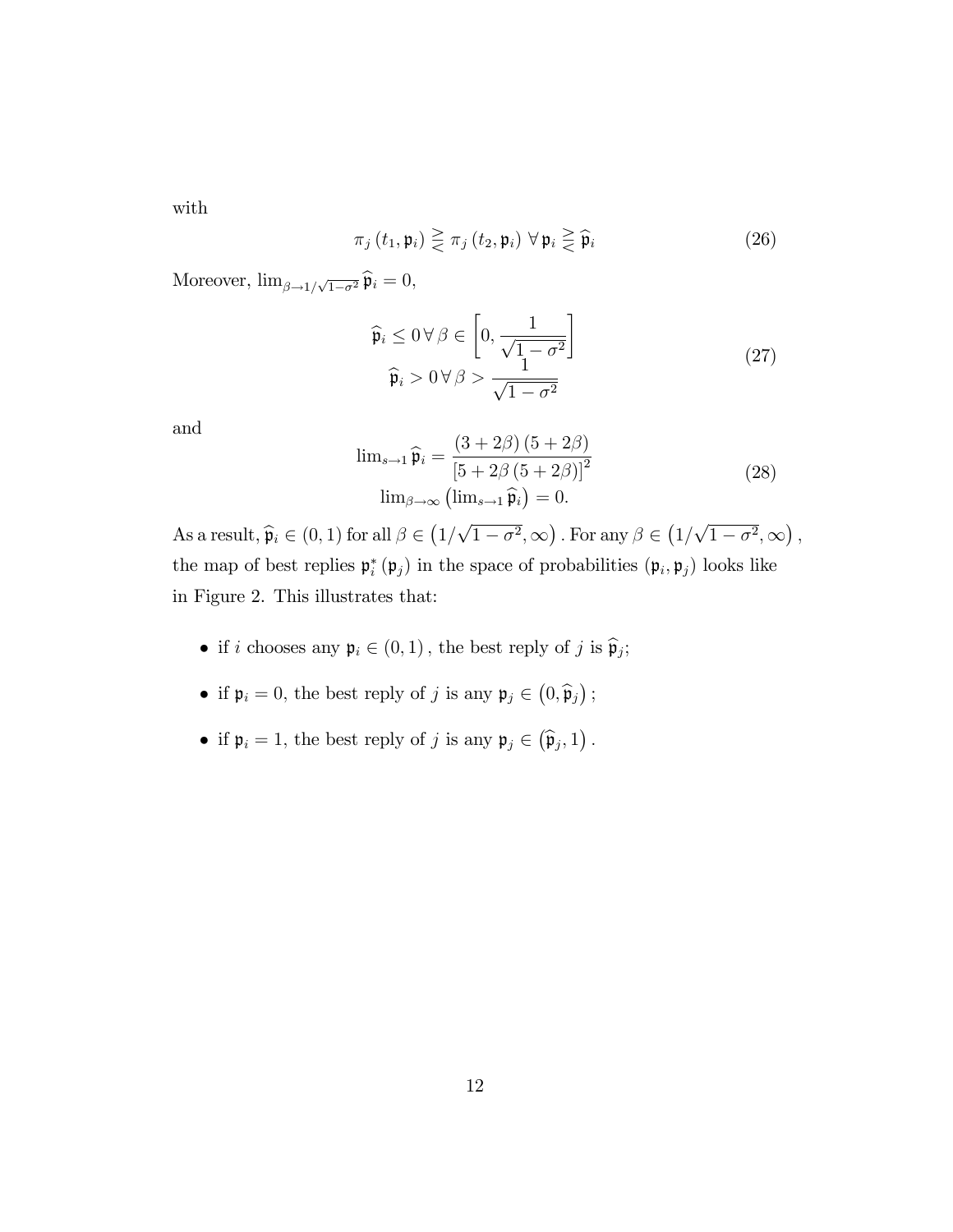

If instead  $\beta \in [0, 1/\sqrt{1-\sigma^2}]$ , then  $\widehat{\mathfrak{p}}_i \in [-2/5, 0]$  and the map of best replies is as in Figure 3. That is, as soon as  $\beta$  is low enough as to make best replies orthogonal or downward sloping, firms select to play as early as possible and the Nash equilibrium results.

Figure 2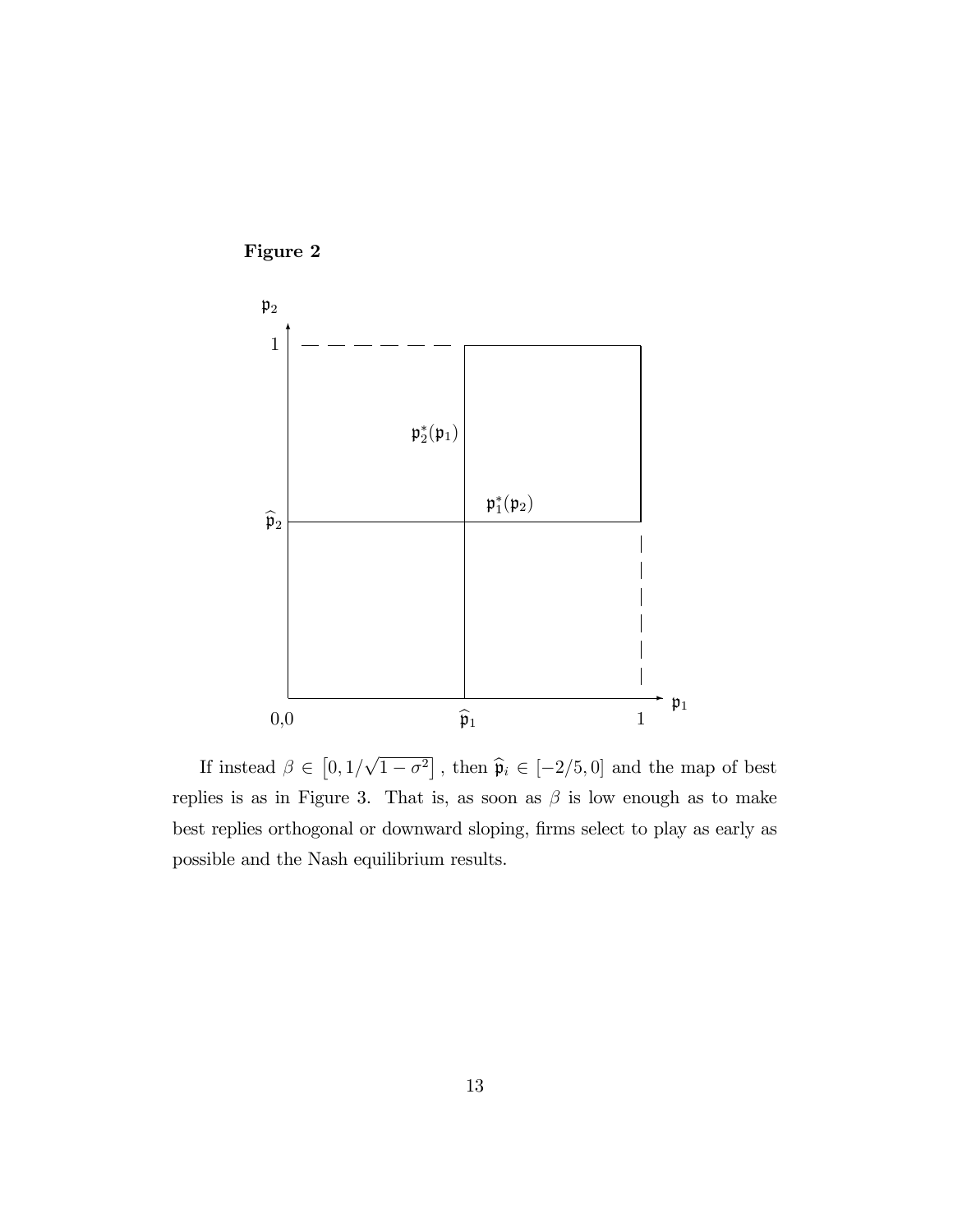

We can then claim the following:

Figure 3

**Proposition 4** For all  $\beta \in [0, 1/\sqrt{1-\sigma^2}]$ , the mixed strategy Nash equilibrium collapses into the dominant strategy one, with  $\mathfrak{p}_i^* = \mathfrak{p}_j^* = 1$ . For all  $\beta \in (1/\sqrt{1-\sigma^2}, \infty)$ , the mixed strategy equilibrium is  $(\widehat{\mathfrak{p}}_i, \widehat{\mathfrak{p}}_j)$ .

Note that, in the limit, as product differentiation vanishes,  $\lim_{\sigma \to 1} (1/\sqrt{1-\sigma^2})$  $\infty$  and therefore firms are forced to select  $(t_1, t_1)$ , playing the dominant strategy equilibrium under strategic substitutability.

## 4 Concluding remarks

We have illustrated the endogenous timing of moves in a differentiated duopoly where firms compete in affine supply functions by choosing their intercepts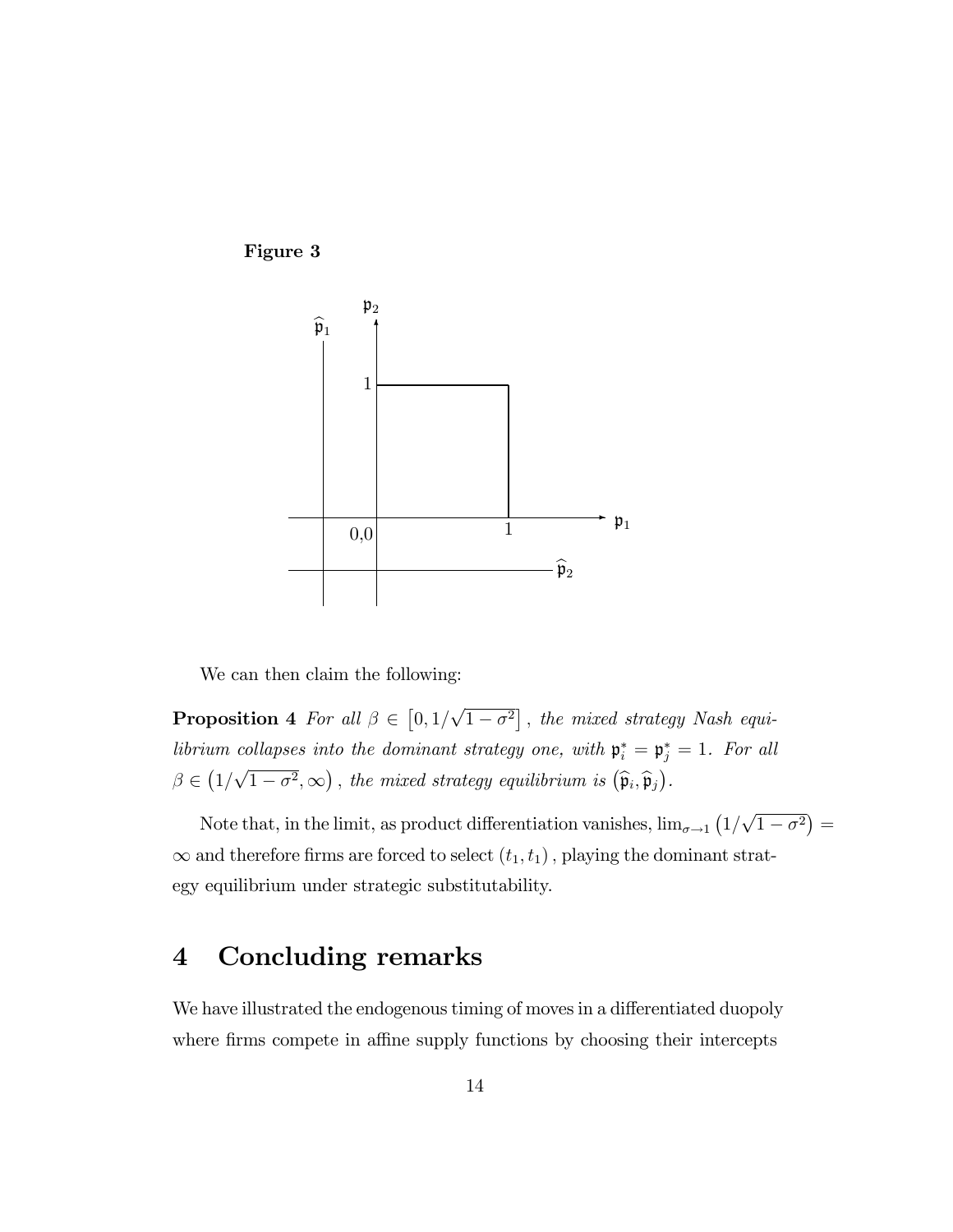as in Menezes and Quiggin (2012). To do so, we have relied upon the concept of extended game with observable delay (Hamilton and Slutsky, 1990). Since best replies are downward (upward) sloping if the common slope of supply functions is sufficiently low (high), simultaneous (sequential) play is part of the subgame perfect equilibrium strategy profile when best replies are negatively (positively) sloped. Hence, while Menezes and Quiggin (2012) use affine supply functions to reproduce Cournot and Bertrand Nash equilibria as limit cases, here we have shown that affine supply functions can also be used to reconstruct the same endogenous timing arising under quantity and price competition, as in Hamilton and Slutsky (1990).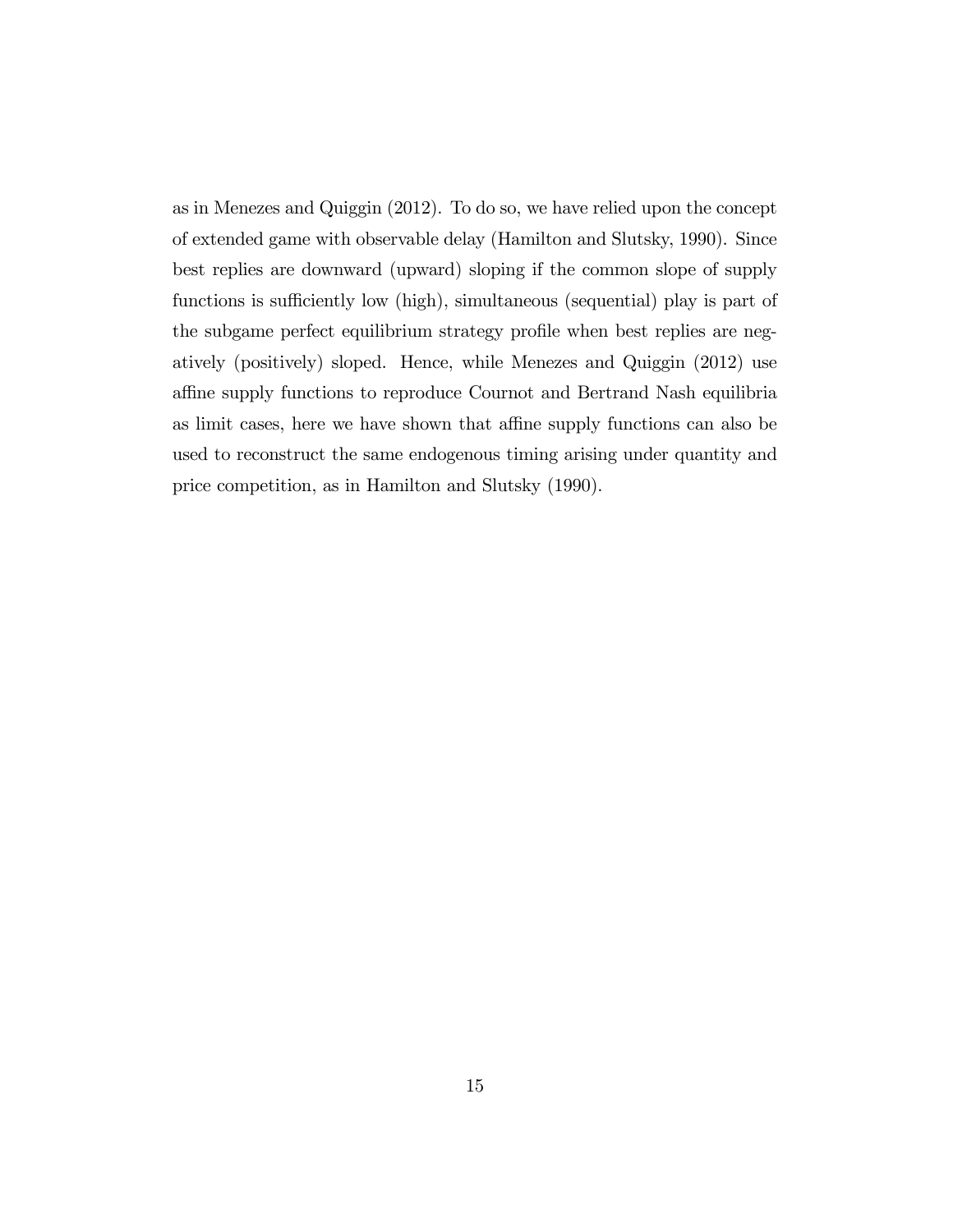## References

- [1] Akgün, U. (2004), "Mergers with Supply Functions", Journal of Industrial Economics, 52, 535-46.
- [2] Boyer, M. and M. Moreaux (1987), "On Stackelberg Equilibria with Differentiated Products: The Critical Role of the Strategy Space", Journal of Industrial Economics, 36, 217-30.
- [3] Bulow, J.I., J.D. Geanakoplos and P.D. Klemperer (1985), "Multimarket Oligopoly: Strategic Substitutes and Complements", Journal of Political Economy, 93, 488-511.
- [4] Ciarreta, A. and C. Gutierrez-Hita  $(2006)$ , "Supply Function vs Quantity Competition in Supergames", International Journal of Industrial Organization, 24, 773-83.
- [5] d'Aspremont, C. and L.-A. Gérard-Varet  $(1980)$ , "Stackelberg-solvable Games and Pre-play Communication", Journal of Economic Theory, 23, 201-17.
- [6] Dowrick, S. (1986), "von Stackelberg and Cournot Duopoly: Choosing Roles", RAND Journal of Economics, 17, 251-60.
- [7] Gal-Or, E. (1985), "First Mover and Second Mover Advantages", International Economic Review, 26, 649-53.
- [8] Hamilton, J. and S. Slutsky (1990), "Endogenous Timing in Duopoly Games: Stackelberg or Cournot Equilibriaî, Games and Economic Behavior, **2**, 29-46.
- [9] Klemperer, P.D. and M.A. Meyer (1989), "Supply Function Equilibria in Oligopoly under Uncertainty", Econometrica, 57, 1243-77.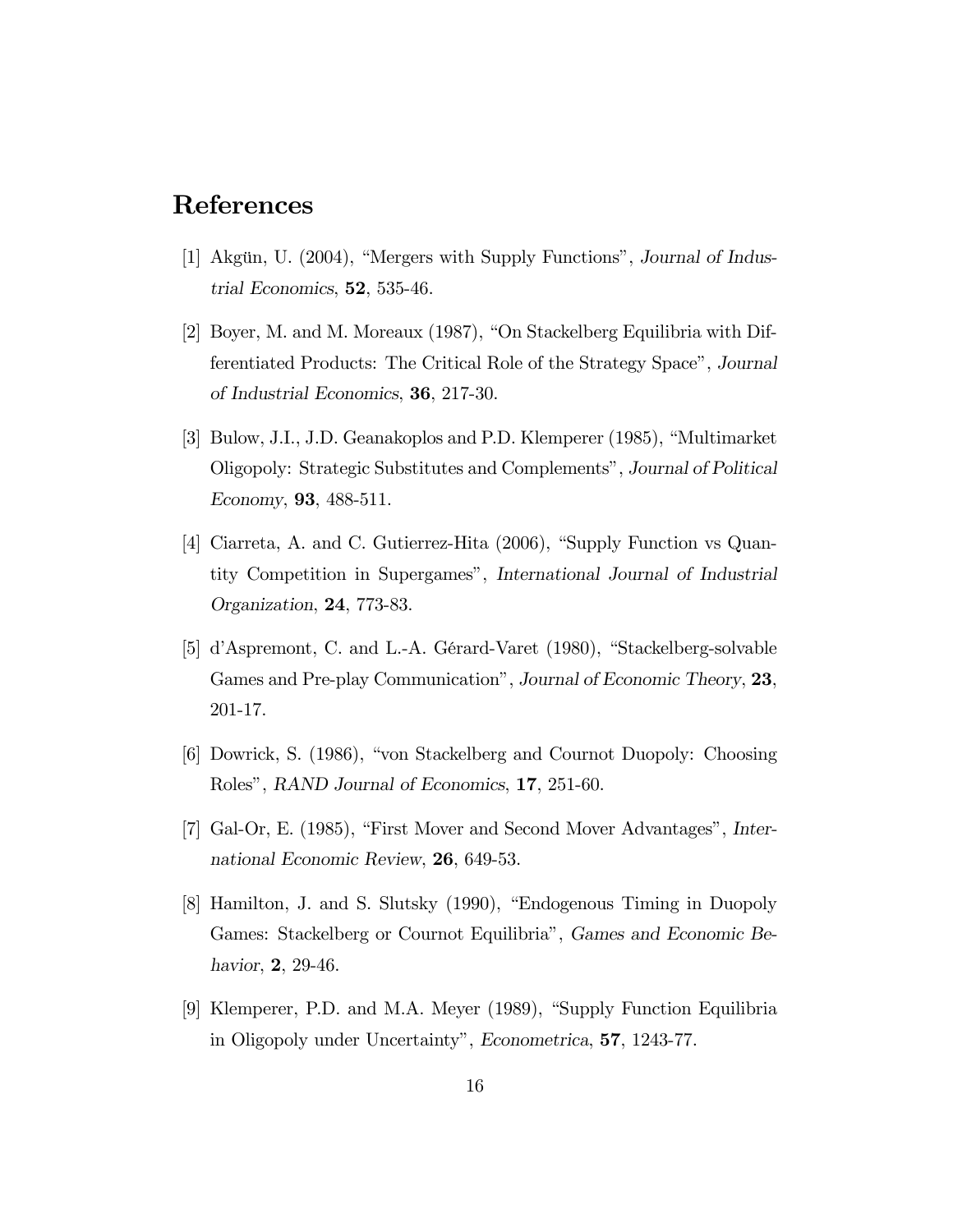- [10] Menezes, F.M. and J. Quiggin (2012), "More Competitors or More Competition? Market Concentration and the Intensity of Competitionî, Economics Letters, 117, 712-14.
- [11] Robson, A.J. (1990), "Duopoly with Endogenous Strategic Timing: Stackelberg Regained", International Economic Review, 31, 263-74.
- $[12]$  Singh, N. and X. Vives  $(1984)$ , "Price and Quantity Competition in a Differentiated Duopoly", RAND Journal of Economics, 15, 546-54.
- [13] Spence, A.M. (1976), "Product Differentiation and Welfare", American Economic Review, 66, 407-14.
- [14] Vives, X. (2011), "Strategic Supply Function Competition with Private Information", *Econometrica*, **79**, 1919-66.